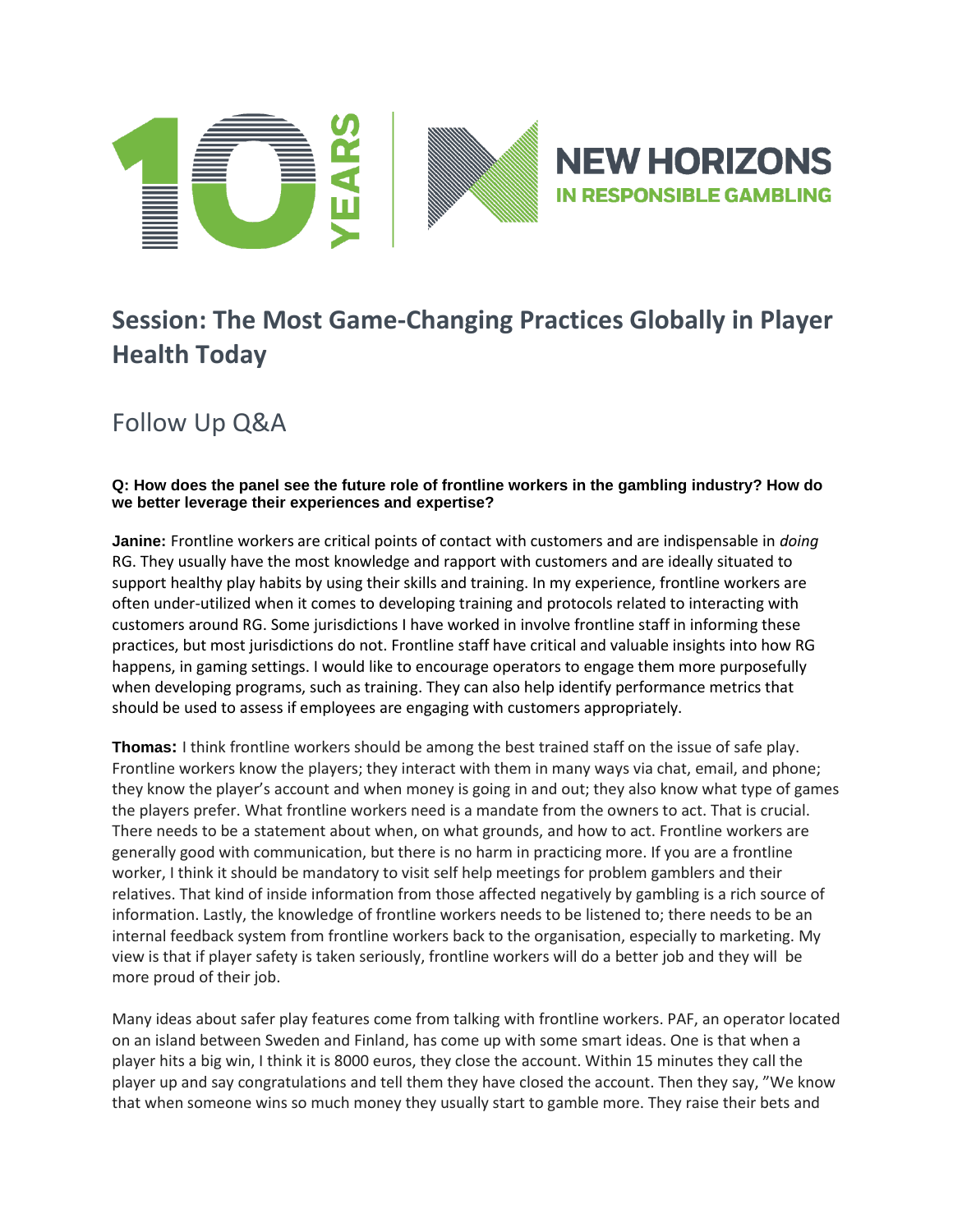play more intensely. We do not need your money, but maybe you have something urgent to spend it on? A bill, your rent, or trip with your family? If you agree we can keep your account closed for 24 hours while you think of your options. What about that?" If he player agree the account is closed for 24 hours. If the player says no the account opens up again. This is one example of using frontline workers experience and skills.

#### **Q: Is there any solution to someone who has been identified as having a gambling problem, but you talk to them and they do not acknowledge it or say the opposite?**

**Janine:** People who have gambling problems are often not prepared to share details or acknowledge harms to staff. Typically, this is because they feel shame or stigma. It is important for employees to know that they can only operate in the scope of their role and training: they are not counsellors. They can, however, plant a seed about how counselling or other services can be helpful, reassure the customer that the services can help, and direct them appropriately. When I was working with PG clients, those who had compassionate interactions with gaming staff never told those staff later they went to counselling, but they told ME, their counsellor, that the employee provided them with the right information, at the right time, in a kind way and it made a difference months later.

**Thomas:** I know first hand that a call from the gambling company means a lot. If BCLC contacts me and starts to talk about my gambling behaviour, then it is serious. That means that a BCLC employee who makes that contact needs to be trained, needs to understand the importance of what they are doing. For the player, they need to know that their gambling has little to with money, it has do with emotions. That player is playing for various reasons and probably it is all about escape. Gambling fills a function. It could be a way of dealing with stress, anxiety or depression. So when we contact them and start to talk about their gambling, we are on thin ice. We need to tread carefully because we are talking about what the player considers to be his/her lifeboat. We can't expect that the all the players we contact suddenly change their behaviour, but we are starting something that the player already knows: the negative consequences of gambling.

What we do is we give the player a chance to talk. Many players confirm that this is the first time they have spoken about their play. We can give them advice on how to reduce their gambling if they want. We can offer them advice for where to turn if they want to talk more about their gambling (remember, frontline workers are not therapists). We can give them hope that it is possible to change things. So to conclude, to communicate with players is important. It starts a process of change and that process is hidden from us. We don't know what the players do with that information we give, but trust me, it makes a difference.

### **Q: Thomas, what was the final straw that broke the camel's back, that key moment that finally prompted Norsk Tipping to start calling players?**

**Thomas:** That is a long story but, in short, it took guts, public opinion, research, and regulation. In the framework, all the things Norsk Tipping (NT) and others like Svenska Spel (SvS) are doing under the umbrella of safer play suddenly happened. Myself and my colleague Jakob Jonsson have talked about how operators should call players up and talk to players. They just decided to make a project and investigate what ii took to make it happen – so guts.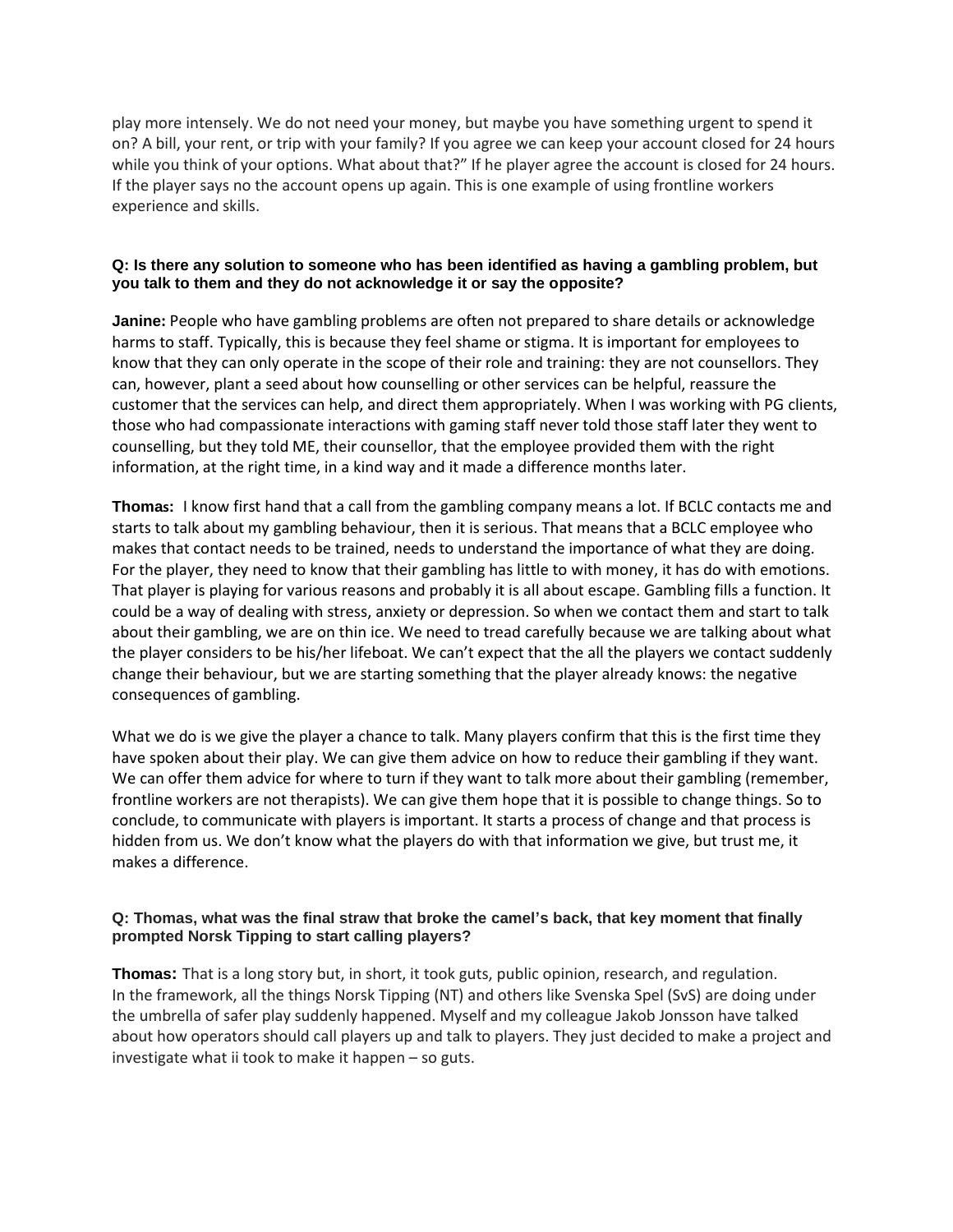Both NT and SvS are State-owned companies. In both of these countries gambling and problem gambling have been on top of the agenda for years. The public opinion is that gambling operators don't do enough to protect the safety of gamblers. They are under pressure to do better and be better at protecting the players.

Research is important. Over the last 15 years research on gambling has broadened.

We know a lot more about gambling, gambling behaviour, and the negative consequences of gambling for the individual, families, and society. We can't ignore the findings that research gives us. The fact that 10% of players equates to +50% of the consumption can't be ignored. We need to work with prevention, regulation and treatment. One piece of that puzzlel is to approach gamblers where we can reach them and offer them support, help, tools, and advice. What better place to do it than where they gamble.

In terms of regulation, Sweden changed the gambling market in 2018 into a licensing system. That also meant that the regulation was upgraded and research came in handy. One thing that changed under the umbrella of duty of care was that operators should communicate with players. Easy as that. I understand that it is a tough decision as an operator; it has do with things like anonymity, handling of data, and security for the operator and the player. To actually consider to do this was a big step. You never know what response you could get or what to say when you communicate with the player. There needs to be some guts and a lot of preparation and training before you start calling players up.

## **Q: Thomas could you please share little more about what Norsk Tipping is doing for its players? Do you feel that the world is ready for more of this approach? Is this making an impact?**

**Thomas:** NT and others like SvS have a lot of tools at the ready for their players. First, you need a player card to gamble both online and via a retail store; you don't have to register to buy a scratch card at a retailer store, but for any other game you need to register before you buy. The player's card is connected to their personal social security number. Via the player card everything you do is registered and NT and SvS, as an example, use an AI system called Playscan (there are other AI system out there and many operators have their own).

Playscan keeps track of their gambling behaviour and gives the player, and the operator, feedback on what they do. The feedback system gives the player an update, via their account, on their past play and provides feedback to the player about their gambling. Connected to Playscan is a self-test and the players are encouraged to do the self-test now and again. The self test gives important knowledge about the player's own views about their gambling. Remember, players can have multiple accounts and a selftest can give a completly different result than the algoritm in Playscan.

Of course, as a player you have the opportunity to set limits for time, money, to self exclude, and to find information about where you can seek help. What NT and SvS has done is that they have trained staff to communicate with players at risk. The staff has knowledge about problem gambling and they are trained in motivational interviewing. Playscan alerts the team about players at risk and they then review that player's account. When that is done a decision is made about whether to get in contact or not. The main way to communicate is via phone. They simple call them up. My suggestion is that you read my friend Jakob Jonsson thesis here: [http://su.diva-portal.org/smash/record.jsf?pid=diva2%3A1347137&dswid=-](http://su.diva-portal.org/smash/record.jsf?pid=diva2%3A1347137&dswid=-912) [912](http://su.diva-portal.org/smash/record.jsf?pid=diva2%3A1347137&dswid=-912)